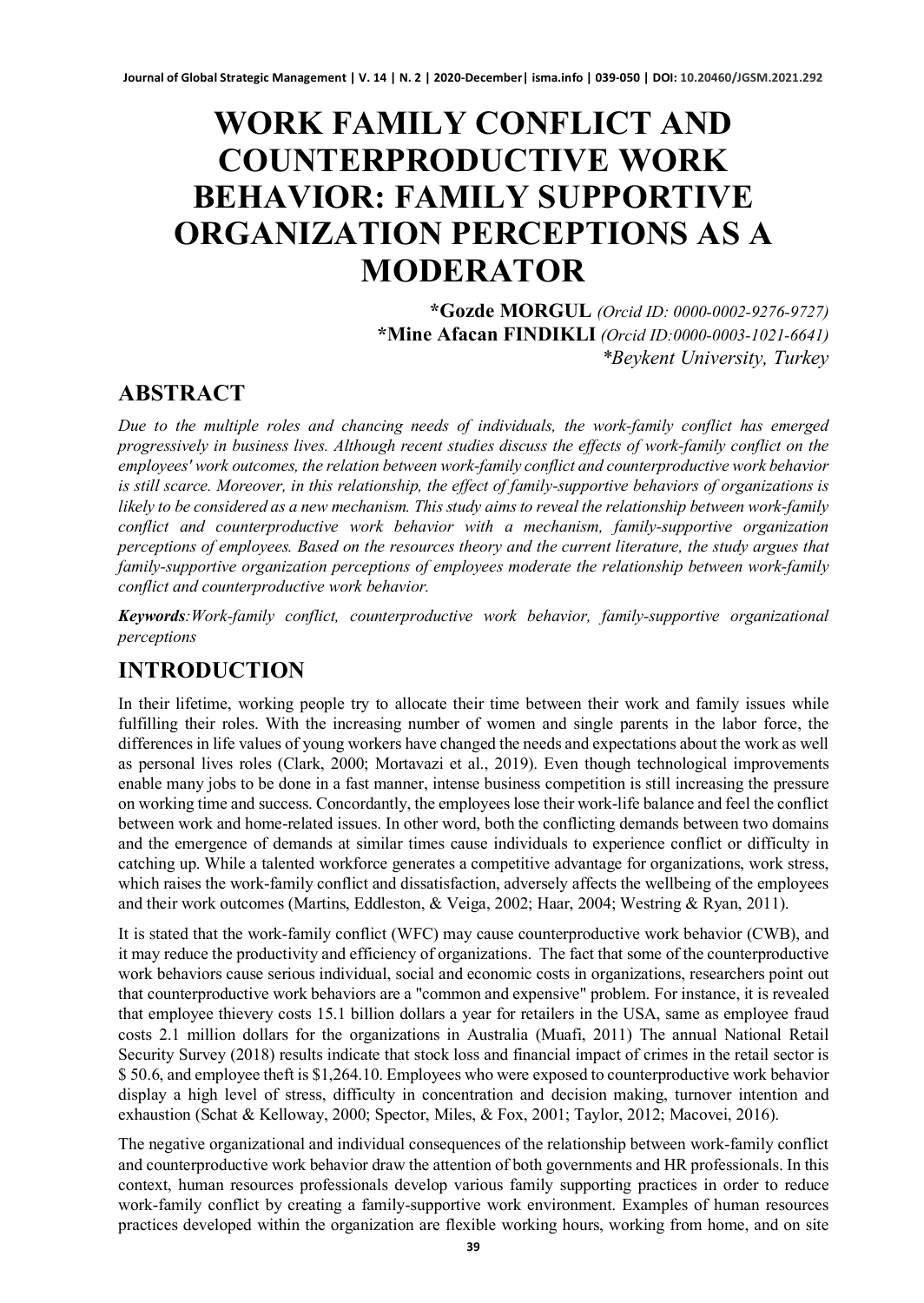day care centers in the workplace. However, academics argue that there are various difficulties in making family-friendly practices offered by organizations available to employees (Thompson, Beauvais & Lyness 1999, Allen, 2001). In other words, as long as family supportive culture, norms and values do not develop in parallel with these practices, it is not possible for employees to benefit from work-family balance practices and to reduce work-family conflict (Kofodimos, 1995; Kossek & Lobel, 1996). In this context, it is thought that the family supportive organization perceptions, which is defined in the literature as the global perceptions of employees regarding the working environment as supportive of the family, will be effective (Allen, 2001). Family supportive organization perceptions is key to utilisation of benefits.

To explain this relationship between work-family conflict and counterproductive work behavior, the mechanisms, and boundary conditions have been questioned in order to increase positive employees' outcomes. In light of these assumptions, this study conceptually examines the moderating role of family supportive perceptions in the relationship between work-family conflict and counterproductive work behaviors. Building on the tenets of Work-Home Resources Model (W-HR) and conservation of resources theory (COR) family-supportive organizational perspective is considered to be valuable resource for employees. The W-HR model values on gained resources as a process in one domain (work) relating to the success in the other domain (home) through the generation of various personal resources (e.g., time, energy) (Du, Derks, & Bakker, 2018). In this regard, family-supportive organization perspective (FSOP) will likely reduce the negative effect of work-family conflict on counterproductive work behavior This study can generate valuable insight into the importance of family-supportive organization perceptions in terms of their decreasing impact on counterproductive work behavior.

## **THEORETICAL FRAMEWORK**

#### Conservation of Resources theory (COR) And Work-Home Resource Model (W-HR)

Conservation of Resources theory (COR) argues that people are motivated, striving to protect existing resources and acquire new resources. COR is the stress and motivation theory that emphasizes the role of resources in preventing psychological pressures. Resources were defined by Hobfoll as object, situations, conditions, and other things people value. The value of the resources varies between individuals according to personal experiences and situations (Hobfoll, 2002, 2011).

On the other hand Work-Home Resource Model (W-HR Model) developed by Ten Brummelhuis and Bakker (2012) uses the pivotal hypotheses of COR (Hobfoll, 2002). W-HR model identifies; "Resources gained in one domain (e.g., work) may relate to the functioning in the other domain (e.g., home) through the generation of various personal resources (e.g., positive affect, energy, focus, attention)" (Rofcanin et al., 2018; 154). The central component of the work–home resource model is the concept of resources (Russo, 2015). Resources are "an asset that may be drawn on when needed to solve a problem or cope with a challenging situation" (Greenhaus & Powell, 2006; 80). W-HR model uses Hobfool's (2002) contextual resource (social contexts) and personal resource (personal traits) classification to examine work home enrichment and conflict processes. According to the W-HR model, enrichment (gain resources) and conflict (loss spiral) are integrated with work family interface. While enrichment is a process of resource gain, conflict is a process which consumes the personal sources and obstructs the success in other domain (Ten Brummelhuis & Bakker, 2012; Du et al., 2018). W-HR model mediatizes work home resources.

## **Work-Family Conflict (WFC)**

Work-family conflict is; "a form of inter-role conflict in which the role pressures from the work and family domains are mutually incompatible in some respect" (Greenhaus & Beutell, 1985; 77). The conflict perception presumes that individuals have limited time and energy to use on work and family roles. When the demand on role exceeds the time and energy supply, it results as a conflict (Parasuraman & Greenhaus, 2002).

Researchers depicted that work-family conflict has been as two-dimensional: work-family (from work to family) and family-work (from family to work) conflict. (Kelloway, 1996; Greenhaus, Allen, & Spector, 2006.). When the conflict is from work to family, the work necessities obstruct and repress family necessities and on the other part it's vice versa (Carr, Boyar, & Gregory, 2007; Mortavazi et al., 2019). This two-dimensional relationship seems to be connected and shows similar features, but they are stated to have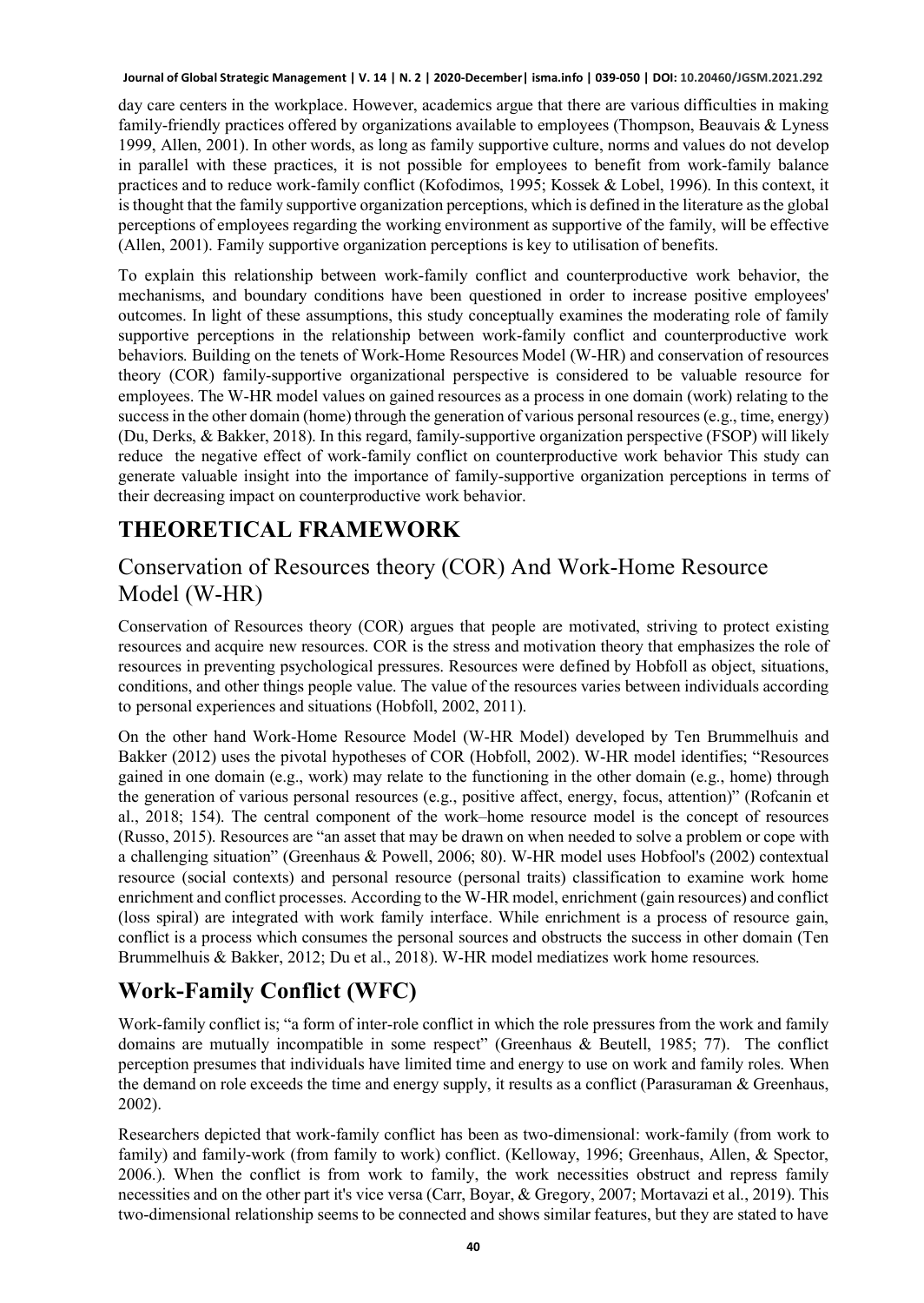differences as well (Turunç & Fındıklı, 2015). Researchers (Simon, Kümmerling, & Hasselhorn, 2004; Pedersen & Minnotte, 2012;) have suggested that the effect from work to family is higher than the effect from family to work. The main reason is that the indispensability of work life in terms of meeting vital needs causes individuals to use their limited resources (such as energy, time) primarily to fulfill their roles and demands in the domain of work.

Current work-family conflict findings indicate that work-family conflict negatively effects both organizational and personal outcomes. For instance, work-family conflict decreases work satisfaction, organizational commitment, organizational citizenship behavior and increases job stress (Netemeyer, Boles, & McMurrian, 1996; Eby, Maher, & Butt, 2010; Armstrong, Atkin-Plunk, & Wells, 2015). When it comes to the effects of work-family conflict on the individual generally associated with physical and psychological problems such as mental and mental health deterioration, depression, burnout, substance use (Allen et al., 2000).

#### **Counterproductive Work Behavior (CWB)**

Counterproductive work behavior is an important construct in organizational behavior and psychology for since two decades. It has conceptualized different terms in literature, including relational behavior (Skarlicki & Folger, 1997), deviance (Hollinger, 1986; Robinson & Bennett, 1995), organizational countercitizenship behavior (Ball et al., 1994), antisocial behavior (Giacalone & Greenberg, 1997), mobbing/bullying (Knorz & Zapf, 1996). Martinko et al. (2002) acknowledged that beyond the role there are behaviors that are undesirable, negative and intentionally aimed at harming the organization or its stakeholders. In light of this perspective, counterproductive work behavior could be described as all of the actions like sabotage, corruption, theft, withdrawal, abuse, mobbing, aggression, that are performed in order to give damage to organization, organization shareholders (employees, customers or investors etc.) (Spector, Miles, & Fox, 2001). CWB is known as a collective concept that includes any negative workplace behavior (Pearson, Andersson, & Porath,2005). CWB directed at organizations (CWB-O) and directed at individuals (CWB-I) (Robinson & Bennett, 1995).

To understand the mechanisms by which counterproductive work behavior occurs (Chen & Spector, 1992; Fox & Spector, 1999) some researches depict on the emotion-based model in response to stressful organizational conditions. On the other hand, the others (Giacalone &Greenberg, 1997; Skarlicki & Folger, 1997) admit it as a cognitive response to injustices experienced from an organizational justice perspective. Besides the negative impact of CWB on the organizational outcomes, CWBs are also important in terms of individual outcomes which can create undesirable conditions for employees who are exposed to CWB. CWB can cause an increase in the stress levels of employees and their job turnover intentions as well as a decrease in their job satisfaction (Muafi, 2011).

#### **Work-Family Conflict (WFC) and Counterproductive Work Behavior (CWB)**

Counterproductive work behavior is one of the important negative results of work-family conflict. Researchers often used Social Exchange, Reciprocity Norms, and COR Theories to examine the relationship between work-family conflict and CWB. However, these theories have not clearly identified the process of how work and family interfere (Du, Derks, & Bakker 2018). The W-HR conflict process provides support to explain the relationship between work-family conflict and CWB. W-HR model states that contextual demands (from work or family) can cause negative results for organizations by consuming personal resources (Bai, Lin, & Wang, 2016).

Current CWB studies suggest that employees who do not experience work-family conflict tend to show beneficial behaviors to the organization, whereas employees who experience extensive work-family conflict tend to harm the organization (Fapohunda, 2014; Lasisi, Okuneye, & Shodiya, 2014; Akanni, Oladejo, & Oduaran, 2017). In other words, work-family conflict cause employees to consume existing psychological (irritability, aggression, lack of empathy, etc.) and physical resources (energy) (Frone et al., 1997; Felstead et al., 2002). As employees begin to lose individual resources, employees will be more defensive to protect their remaining resources (Halbesleben & Bowler, 2007). This situation may cause employees to have conflicts with others within the organization (Fox, Spector & Miles, 2001).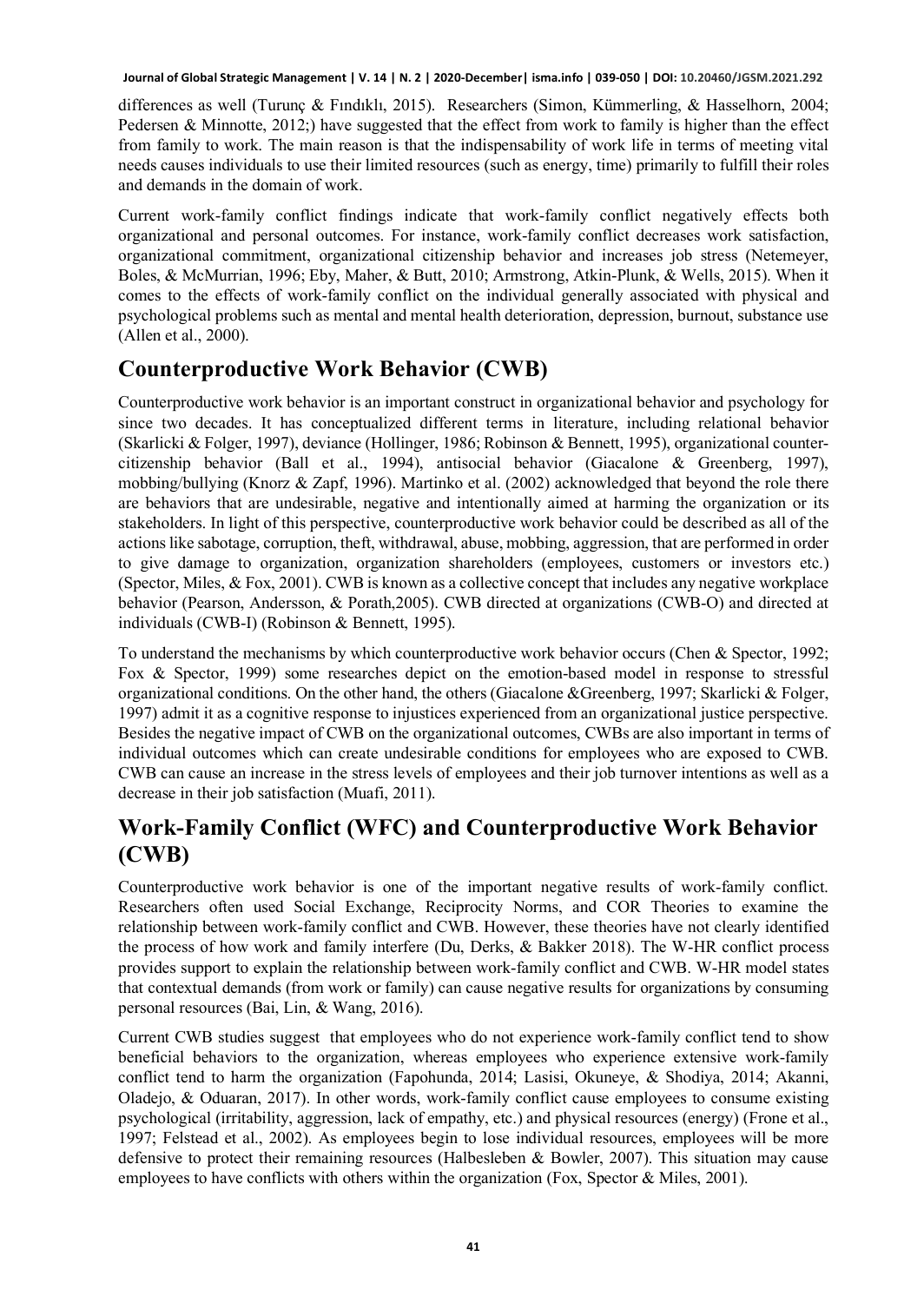On the other hand, when employees perceive work-family conflict excessively, employees are likely to show counterproductive behaviors like starting late to work, showing fewer efforts, having longer breaks at work (Beauregard, 2014). Considering these findings, we propose that;

P1: Work-family conflict effects counterproductive work behavior positively.

## **Family Supportive Organization Perceptions (FSOP)**

In related literature employees' beliefs regarding the extent to which their organization cares for them, values their presence and outcomes called perceived organizational support (Eisenberger et al., 1986). Since the last few decades, the importance of a positive perception of organizational support formed by employees stresses on better performance (Bhave, Kramer, & Glomb, 2010) and much more engagement (Bakker, Demerouti, & Sanz-Vergel, 2014).

For this reason, the organizations improve the work environment by offering adequate feedback, social support, opportunities for development and enhance their perspective towards family issues. Concordantly, this perspective is related to family supportive organization perceptions. FSOP are defines as perceptions of employees intended for family-supportive levels of their organizations (Allen, 2001; Lapierre et al., 2008). FSOP has emerged as the result of organizational support being differently conceptualized (Allard, Haas & Hwang, 2011). However, while there is a general attitude in organizational support, familysupportive organization perceptions consists of a special attitude reaction towards that only organization supports the family (Thompson & Beauvais, 1999; Allen, 2001). The family-supportive work perception is an insight that accepts the family and personal situation of the employees by encouraging the necessary support for their family responsibilities and tolerance. Organizations try to demonstrate that they value the "whole person", not just as a workforce, by accepting employees' non-work role demands. (Thompson et al., 2004). The family-supportive work perceptions accept the employee's having family responsibilities and supports them to fulfill their needs. Moreover, it helps to enable a balance between work and family roles (Lapierre et al., 2008).

Organizations develop a variety of support programs to recruit and retain talented employees. For this reason, an increasing number of organizations develop family-friendly policies and applications to acquire work-family balance (Kim & Faerman, 2013). As long as organizations don't support these practices, the required benefit cannot be obtained (Grandey, Cordeiro, & Michael, 2007; Thompson & Beauvais, 1999). Lewis (1997) suggests that family-supportive policy and applications are the only tools that really matter in building positive perceptions of employees, thus the existence of a family-supportive work perceptions enables employees to feel valued by organizations.

## **The Moderator Role of Family Supportive Organization Perceptions (FSOP) on The Relationship Between Work-Family Conflict (WFC) and Counterproductive Work Behavior (CWB)**

In line with the COR theory, individuals perceive resources as helpful in attaining their desired goals (Halbesleben et al., 2014). COR theory points out the importance of two overarching resources that help employees to benefit from investing their existing resources, namely macro-resources (which are contextual, e.g., family-supportive organizational perspective and culture) and key resources (which are personal in nature, e.g., self-efficacy) (Halbesleben et al., 2014). This suggests that a family-supportive organizational perspective helps minimize resource losses emerged by W-HC.

Family-supportive organization perceptions can offer both the emotional support that subordinates desire, and also functions as a buffer to employees protecting their resources and dealing with the potential loss of resources (i.e., W-HC). The W-HR model can provide a theoretical framework for how family-supportive organizational perceptions would act as a contextual resource on the relationship between work-family conflict and counterproductive work behavior. Previous researches revealed that employees' positive perceptions about organizational support have been a valuable resource that allows employees to exhibit positive behaviors and attitudes toward their organizations (Riggle, Edmondson, & Hansen, 2009).

FSOP, as an important contextual resource for building an effective relationship with employees, derives from work domain (such as support), increases personal resources (energy, time) which can create positive effects to the home domain (Ten Brummelhuis & Bakker, 2012; Du, Derks, & Bakker, 2018;). Hence, the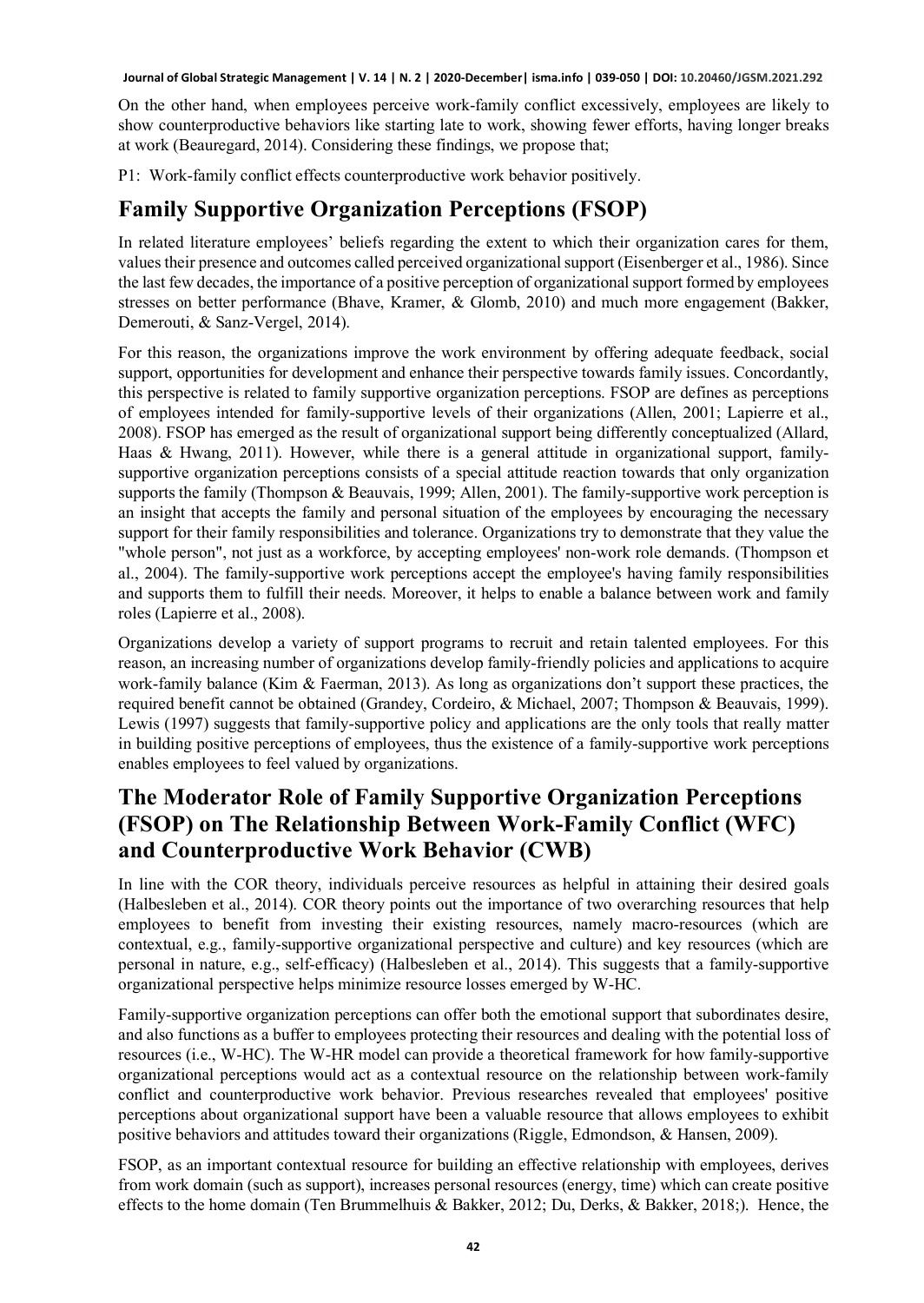family-supportive organizational perception triggers the enrichment process (gain resource) from the work domain to the family domain.

Current research highlights the importance of family-supportive organizational perception to improve positive emotions and impacts in two domains (Eby, Maher, & Butts, 2010; Matias et al., 2017). This enrichment process (gain resource) would decrease work-family conflicts. Also, the effect of FSOP on work-family conflict and CWB is also negative (Lapierre et al., 2008; Allard, Haas, & Hwang, 2011; Wayne, Lemmon, & Wilson, 2013). Because employees are likely to avoid negative behavior in order not to lose support from organizations. Besides, Tang, Siu, and Cheung (2014) suggested that positive improvements in both the work and family domain increase employees' efficiency and provide positive results in organizations. Based on resources theories, family-supportive organizational perceptions can have a buffering effect on the relationship between work-family conflict and counterproductive work behavior. In light of this , the following is proposed;

P2: FSOP moderates the relationship between WFC and CWB

#### **RESEARCH METHOD**

#### Methodology and Proposed Model

This study is an integrative literature review to establish relationships between study areas and identify a gap in the current research (Russell, 2005). Most integrative literature reviews address two general kinds of topics—mature topics or new, emerging topics (Toracco, 2016). We analyzed previous researches on Ebscohost, Emerald İnsight, Science Direct, Scopus, Elsevier, Taylor & Francis Group, Wiley Open Library, Google Scholar databases, and we investigated the moderator role of family-supportive organizational perceptions (FSOP). Although recent studies investigated the relation between work-family conflict (WFC) and counterproductive work behavior (CWB) with the other moderators (leadership style) or mediators (job satisfaction, stress), (Morgan, Perry & Wang, 2018; Darrat, Amyx & Bennett 2010; Rubab, 2017) Family Supportive Organization Perception (FSOP) as a moderator has been overlooked. We designed the following conceptual model by integrating the FSOP as a moderator variable to analyze the relationship between WFC and CWB.



**Figure 1**. Proposed Conceptual Model

In this study, the concepts "work-family conflict", "work-family balance", " counterproductive work behavior", "CWB", "deviance", "family-supportive organizational perception" was viewed in Ebscohost, Emerald İnsight, Science Direct, Scopus, Elsevier, Taylor & Francis Group, Wiley Open Library, Google Scholar databases. As a result of the literature review only a few studies that investigate the relation between WFC and CWB have been discovered. Current studies are demonstrated on the below Table 1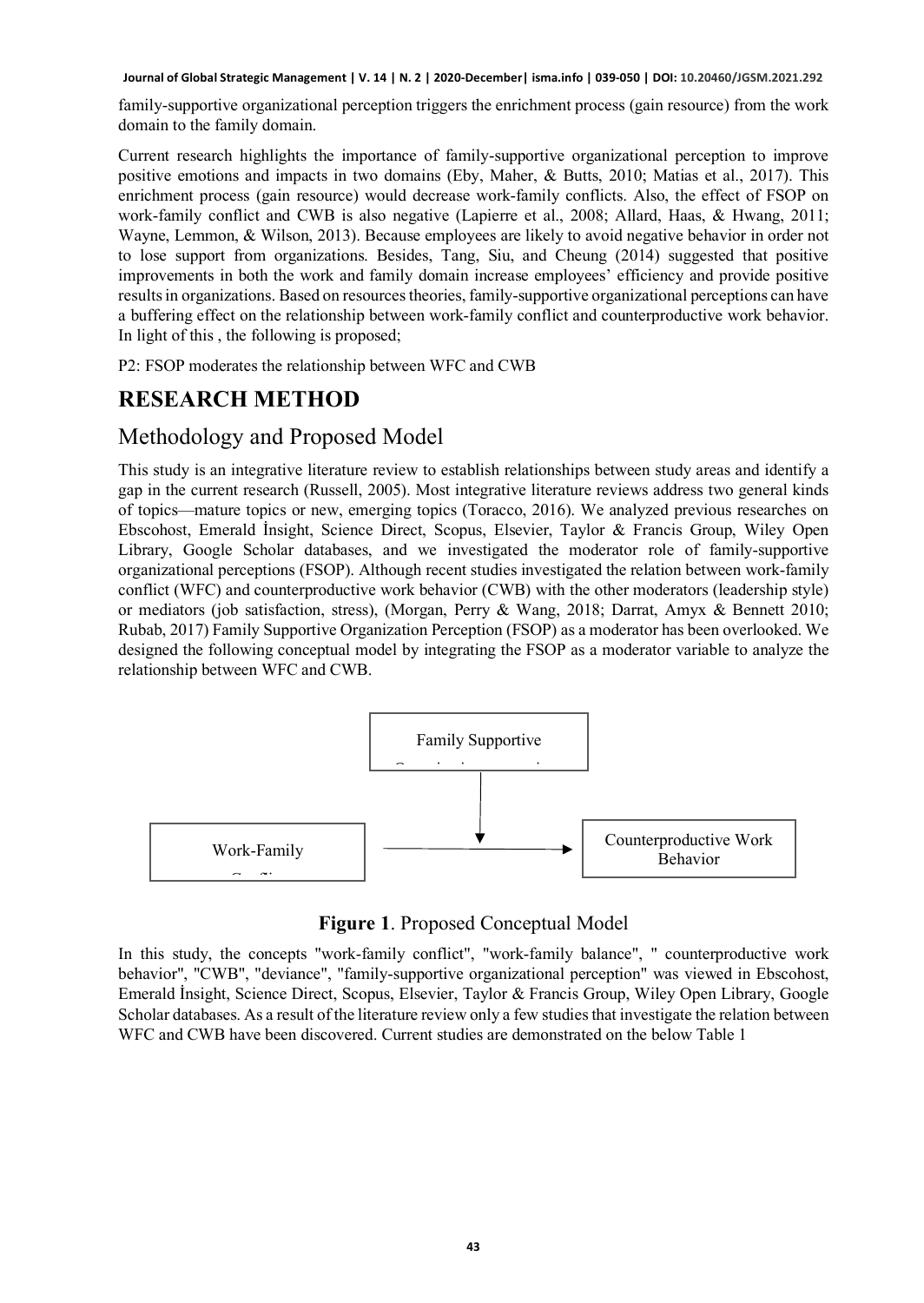| <b>Table 1.</b> An overview of research on the relation between work family conflict and |                                 |  |  |  |
|------------------------------------------------------------------------------------------|---------------------------------|--|--|--|
|                                                                                          | counterproductive work behavior |  |  |  |

| Author (s) / Year                                                        | <b>Variables</b>                                                                                                                                                                                                              | <b>Findings</b>                                                                                                                                                                                                                                                                        |  |  |  |
|--------------------------------------------------------------------------|-------------------------------------------------------------------------------------------------------------------------------------------------------------------------------------------------------------------------------|----------------------------------------------------------------------------------------------------------------------------------------------------------------------------------------------------------------------------------------------------------------------------------------|--|--|--|
| Darrat, M., Amyx,<br>D., & Bennett, R.<br>(2010).                        | WFC: independent variable<br>Deviance: dependent variable<br><b>Job Satisfaction: mediator</b>                                                                                                                                | work-family conflict is positively<br>related to organizational and<br>interpersonal deviance and job<br>satisfaction has a partial mediation<br>effect with the relationship wfc and<br>organizational deviance                                                                       |  |  |  |
| Ferguson, M.,<br>Carlson, D.,<br>Hunter, E.M., &<br>Whitten, D. (2012).  | WFC: independent variable<br>Deviance: dependent variable<br>Gender: moderator                                                                                                                                                | work-family conflict is positively<br>associated with cwb and gender has<br>moderating effect this relationship.                                                                                                                                                                       |  |  |  |
| Beauregard, T.A.<br>(2014).                                              | <b>Fairness perceptions of WLB</b><br>initiatives: independent variable<br>CWB: dependent variable<br>Adaptive perfectionism: moderator<br>Informational justice: moderator<br><b>Maladaptive perfectionism:</b><br>moderator | fairness perceptions of WLB initiatives<br>have a positive effect on the cwb and<br>adaptive perfectionism informational<br>justice and maladaptive perfectionism<br>have moderator effect this relationship.                                                                          |  |  |  |
| Mercado, B.K., &<br>Dilchert, S.(2017).                                  | Family interference with work:<br>independent variable<br>Organizational citizenship behavior:<br>dependent variable<br>CWB: dependent variable                                                                               | family interference with work is<br>positively related to CWB whereas<br>negatively related to OCB, family<br>interference with work is higher<br>related to CWB than OCB                                                                                                              |  |  |  |
| Rubab (2017)                                                             | WFC: independent variable<br>Workplace deviant behaviour:<br>dependent variable<br>Burnout: dependent variable<br><b>Stress:</b> mediator                                                                                     | work-family conflict has a positive<br>effect on both burnout and workplace<br>deviant behavior, whereas, stress<br>partially mediates the relationship of<br>work family with workplace deviant<br>behavior.                                                                          |  |  |  |
| Morgan, W.B,<br>Perry, S.J, &<br>Wang, Y. (2018).                        | Work interference family:<br>independent variable<br>Organizational deviance: dependent<br>variable<br>Work-to-family resentment:<br>mediator<br><b>Transformational and transactional</b><br>leadership: moderator           | work to family resentment mediates the<br>relation between wif and organizational<br>deviance,<br>leadership style is a moderator in<br>model of work-family conflict and<br>deviance.                                                                                                 |  |  |  |
| Selvarajan T.T.,<br>Singh B.,<br>Cloninger, P.A., &<br>Misra, K. (2019). | WFC: independent variable<br>CWB: dependent variable<br>Affect: mediator<br><b>Regulatory Focus: moderator</b>                                                                                                                | work-family conflict is positively<br>related to cwb and regulatory focus<br>moderates the relationship between<br>work-family conflict and cwb                                                                                                                                        |  |  |  |
| Chen, Y., Zhang,<br>F., Wang, Y., &<br>Zheng, J. (2020).                 | WFC: independent variable<br>Deviant behavior: dependent variable<br>Workplace well-being: dependent<br>variable<br>Negative affect: mediator<br><b>Emotional exhaustion:</b> mediator                                        | Wfc positively related to deviant<br>behavior and negatively related to<br>workplace well-being. Negative affect<br>and established emotional exhaustion<br>sequentially mediate the relationship<br>between work-family conflict and<br>workplace well-being and deviant<br>behavior. |  |  |  |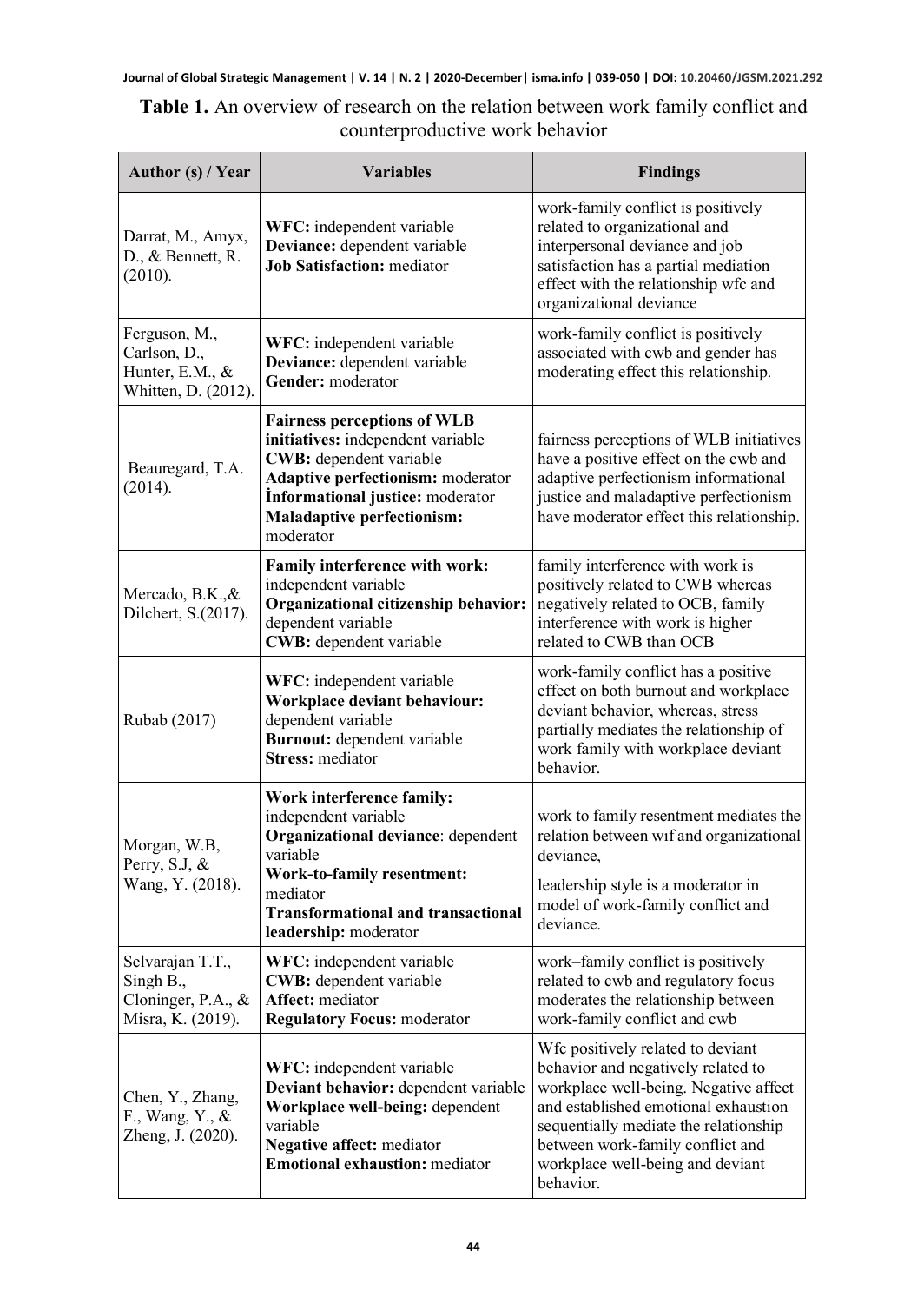Previous research shows that work-family conflict is positively associated with cwb. Researchers investigate mediator an moderator roles in this relationship. For instanse; as a mediator role, the concepts of Job satisfaction, Stress, Resentment from Work to Family, Affect, Negative affect, Emotional exhaustion were examined. On the other hand as a moderator role, the concepts Regulatory Focus Transformational and transactional leadership, Informational justice, Maladaptive perfectionism and Gender were examined.

### **CONCLUSION**

Counterproductive work behavior, one of the behavioral consequences of work-family conflict, has become a common problem for organizations. Therefore, the determination of the theoretical construct and the investigation of the mechanism and boundary conditions are getting much more essential for organizational outcomes, including the relationship between work-family conflict and counterproductive work behaviors.

This study claims that family-supportive organization perception can change the relationship between work-family conflict (WFC) and counterproductive work behaviors (CWB) building on the tenet of the W-HR and COR theories.

While FSOP is accepted as a resource driving from the work domain, it could have a positive effect on the home domain and work outcomes as well. If an employee perceives the family supportiveness of the organization, she/he may develop a positive attitude towards the organization. Concordantly, this positive attitude is reflected in both family (Lawson et al.,2014) and organizational outcomes (turnover intention, job performance) (Rofcanin et al., 2018) In this regard, this study claims that FSOP could increase personal resources (time, energy) that weaken the level of relationship between work-family conflict of employees and counterproductive work behavior. For future research, it is suggested that testing the model via quantitative research can contribute to the growing literature.

## **CONTRIBUTIONS**

Our study offers a contribution to a body of research on work-family conflict and counterproductive work behavior association analyzing the moderating effect of the family supportive organizational perception. Drawing on the COR theory (Hobfoll, 2011), and W-HR Model (Brummelhuis & Bakker, 2012) the familysupportive organizational perceptions acts as a key buffer to the positive association between work-family conflict and counterproductive work behavior. Our study contributes to recent research on the importance of family-supportive assumptions or values which allow alleviating CWB. Further, we conclude that majority of related research has investigated perceived organizational support or family supportive supervisor behavior (Lynn & Gieter 2017). Our focus on family-supportive organizational perception corroborates and expands upon recent research that emphasizes the importance of support by organizations and individuals.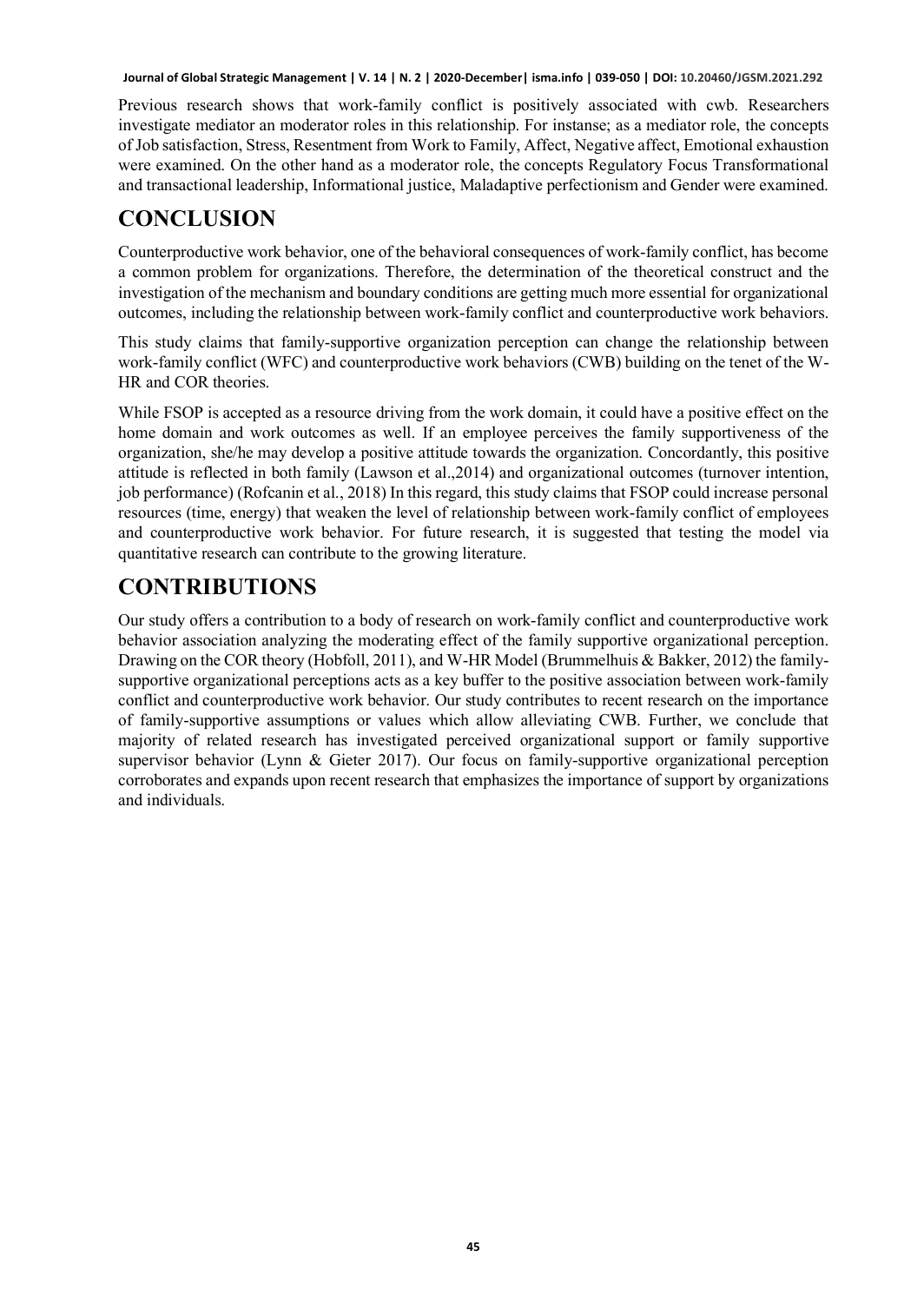#### **REFERENCES**

Abdulraheem, I. (2014). The changing nature of work-life balance in Nigerian higher institutions. Journal of. Business and Management, 16, pp.61-66.

Allard, K., Haas, L., & Hwang, C. P. (2011). Family‐supportive organizational culture and fathers' experiences of work–family conflict in Sweden. Gender, Work & Organization, 18(2), pp.141-157.

Allen, T. D., Herst, D. E., Bruck, C. S., & Sutton, M. (2000). Consequences associated with work-to-family conflict: a review and agenda for future research. Journal of occupational health psychology, 5(2), pp.278.

Allen, T. D. (2001). Family-supportive work environments: The role of organizational perceptions. Journal of vocational behavior, 58(3), pp.414-435.

Armstrong, G. S., Atkin-Plunk, C. A., & Wells, J. (2015). The relationship between work–family conflict, correctional officer job stress, and job satisfaction. Criminal justice and behavior, 42(10), pp.1066-1082.

Bai, Q., Lin, W., & Wang, L. (2016). Family incivility and counterproductive work behavior: A moderated mediation model of self-esteem and emotional regulation. Journal of Vocational Behavior, 94, pp.11-19.

Bakker, A. B., Demerouti, E., & Sanz-Vergel, A.I. (2014). Burnout and work engagement: The JD–R approach. The Annual Review of Organizational Psychology and Organizational Behavior, 1, pp.389-411.

Beauregard, T. A. (2014). Fairness perceptions of work− life balance initiatives: Effects on counterproductive work behaviour. British Journal of Management, 25(4), pp.772-789.

Bhave, D., Kramer, A., Glomb, T.M. (2010). Work-family conflict in work groups: social information processing, support, and demographic dissimilarity, Journal of Applied Psychology, 95(1) pp.145-158.

Carr, C.J., Boyar, S.C. & Gregory, B.T. (2007). The Moderating Effect Of Work-Family Centrality On WorkFamily Conflict, Organizational Attitudes, And Turnover Behavior. Journal Of Management, 34(2), pp.244-262.

Chen, Y., Zhang, F., Wang, Y., & Zheng, J. (2020). Work–Family Conflict, Emotional Responses, Workplace Deviance, and Well-Being among Construction Professionals: A Sequential Mediation Model. International Journal of Environmental Research and Public Health, 17(18), pp.6883.

Clark, S. C. (2000). Work family border theory: A new theory of work-family balance. Human Relations, 53, pp.747-770.

Darrat, M., Amyx, D., & Bennett, R. (2010). An investigation into the effects of work-family conflict and job satisfaction on salesperson deviance. Journal of Personal Selling and Sales Management, 30, pp.239– 252.

Du, D., Derks, D., & Bakker, A. B. (2018). Daily Spillover From Family to Work: A Test of the Work– Home Resources Model. Journal of Occupational Health Psychology, 23(2), pp.237-247

Eby, L. T., Maher, C. P., & Butts, M. M. (2010). The intersection of work and family life: The role of affect. Annual review of psychology, 61, pp.599-622.

Fapohunda, T. M. (2014). An exploration of the effects of work-life balance on productivity. Journal of Human Resource Management and Labour Studies, 2, pp.71-89.

Ferguson, M., Carlson, D., Hunter, E.M. & Whitten, D. (2012). A two-study examination of work-family conflict, production deviance and gender. Journal of Vocational Behavior, 81(2), pp.245-258

Felstead, A., Jewson, N., Phizacklea, A., & Walters, S. (2002). Opportunities to work at home in the context of work‐life balance. Human resource management journal, 12(1), pp.54-76

Fox, S., Spector, P. E., & Miles, D. (2001). Counterproductive work behavior (CWB) in response to job stressors and organizational justice: Some mediator and moderator tests for autonomy and emotions. Journal of vocational behavior, 59(3), pp.291-309.

Frone, M. R., Yardley, J. K., & Markel, K. S. (1997). Developing and testing an integrative model of the work–family interface. Journal of vocational behavior, 50(2), pp.145-167.

Giacalone, R. A., & Greenberg, J. (Eds.). (1997). Antisocial behavior in organizations. Sage.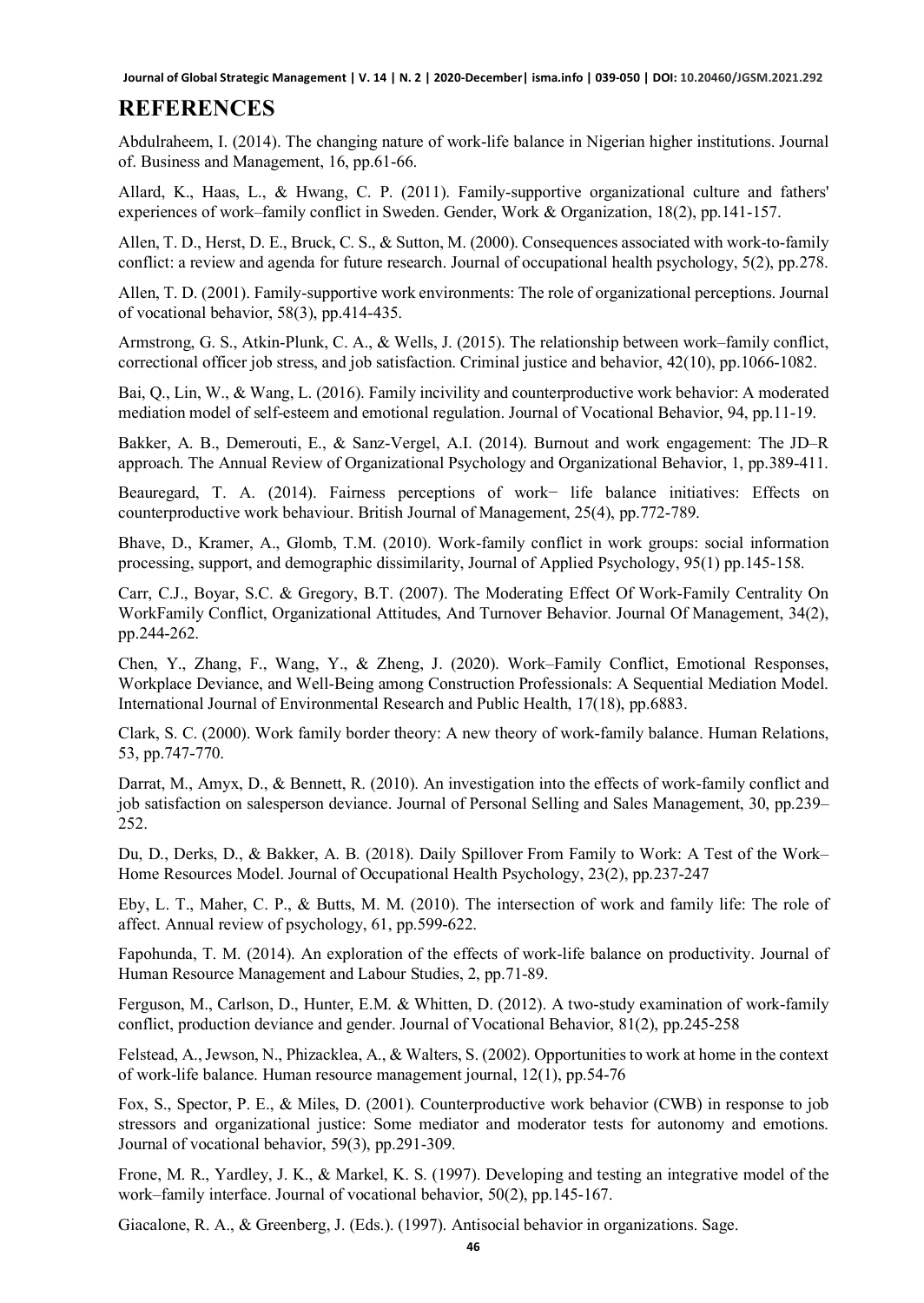Grandey, A. A., Cordeiro, B. L., & Michael, J. H. (2007). Work-family supportiveness organizational perceptions: Important for the well-being of male blue-collar hourly workers?. Journal of Vocational Behavior, 71(3), pp.460-478.

Greenhaus, J.H. & Beutell, N.J. (1985). Sources of Conflict Between Work and Family Roles. Academy of Management Review, 10(1), pp.76-88.

Greenhaus, J. H., & Powell, G. N. (2006). When work and family are allies: A theory of work-family enrichment. Academy Of Management Review, 31(1), pp.72-92.

Haar, J. M. (2004). Work-family conflict and turnover intention: Exploring the moderation effects of perceived work-family support. New Zealand Journal of Psychology, 33(1), pp. 35.

Halbesleben, J. R., & Bowler, W. M. (2007). Emotional exhaustion and job performance: the mediating role of motivation. Journal of applied psychology, 92(1), pp.93.

Halbesleben, J. R. B., Neveu, Paustian-Underdahl, S.C., Westman, M. (2014). Getting to the "COR": Understanding the role of resources in conservation of resources theory, Journal of Management, 40(5), pp.1334-1364.

Hobfoll, S. E. (2002). Social and Psychological Resources and Adaptation. Review of General Psychology, 6(4), pp.307-324.

Hobfoll, S.E. (2011). Conservation of resource caravans and engaged settings. Journal of Occupational and Organizational Psychology, 84 (1), pp.116-122.

Hollinger, R. C. (1986). Acts against the workplace: Social bonding and employee deviance. Deviant Behavior, 7(1), pp.53-75.

Kim, J. S., & Faerman, S. R. (2013). Exploring the relationship between culture and family-friendly programs (FFPs) in the Republic of Korea. European Management Journal, 31(5), pp.505-521.

Knorz, C., & Zapf, D. (1996). Mobbing—eine extreme Form sozialer Stressoren am Arbeitsplatz. Zeitschrift für Arbeits-und Organisationspsychologie.

Kofodimos, J. R. (1995). Beyond Work-Family Programs: Confronting and Resolving the Underlying Causes of Work-Personal Life Conflict. Center for Creative Leadership, PO Box 26300, Greensboro, NC 27438-6300.

Kossek, E. E., & Lobel, A. (1996). Managing diversity. Blackwell Publishers.

Kossek, E. E. & Ozeki, C. (1998). Work-family conflict, policies, and the job life satisfaction relationship: A review and directions for organizational behavior-human resources research. Journal of Applied Psychology, 83(2), pp.139-149.

Lapierre, L. M., Spector, P. E., Allen, T. D., Poelmans, S., Cooper, C. L., O'Driscoll, M. P., & Kinnunen, U. (2008). Family-supportive organization perceptions, multiple dimensions of work–family conflict, and employee satisfaction: A test of model across five samples. Journal of Vocational Behavior, 73(1), pp.92- 106.

Lasisi, O. J., Okuneye, M. Y., & Shodiya, O. A. (2014). Antecedents of counterproductive work behaviour in public sector organisations: Evidence from Nigeria. Kuwait Chapter of Arabian Journal of Business and Management Review, 3, pp.58-65.

Lawson, K. M., Davis, K. D., McHale, S. M., Hammer, L. B., & Buxton, O. M. (2014). Daily positive spillover and crossover from mothers' work to youth health. Journal of Family Psychology, 28(6), pp. 897- 907.

Lewis, S. (1997). 'Family friendly'employment policies: A route to changing organizational culture or playing about at the margins?. Gender, Work & Organization, 4(1), pp.13-23.

Lynn, G., & Gieter, S. D., (2017). Clarifying the dynamic interrelation of conflicts between the work and home domain and counterproductive work behaviour. European Journal of Work and Organizational Psychology, 26(3), pp.257-267.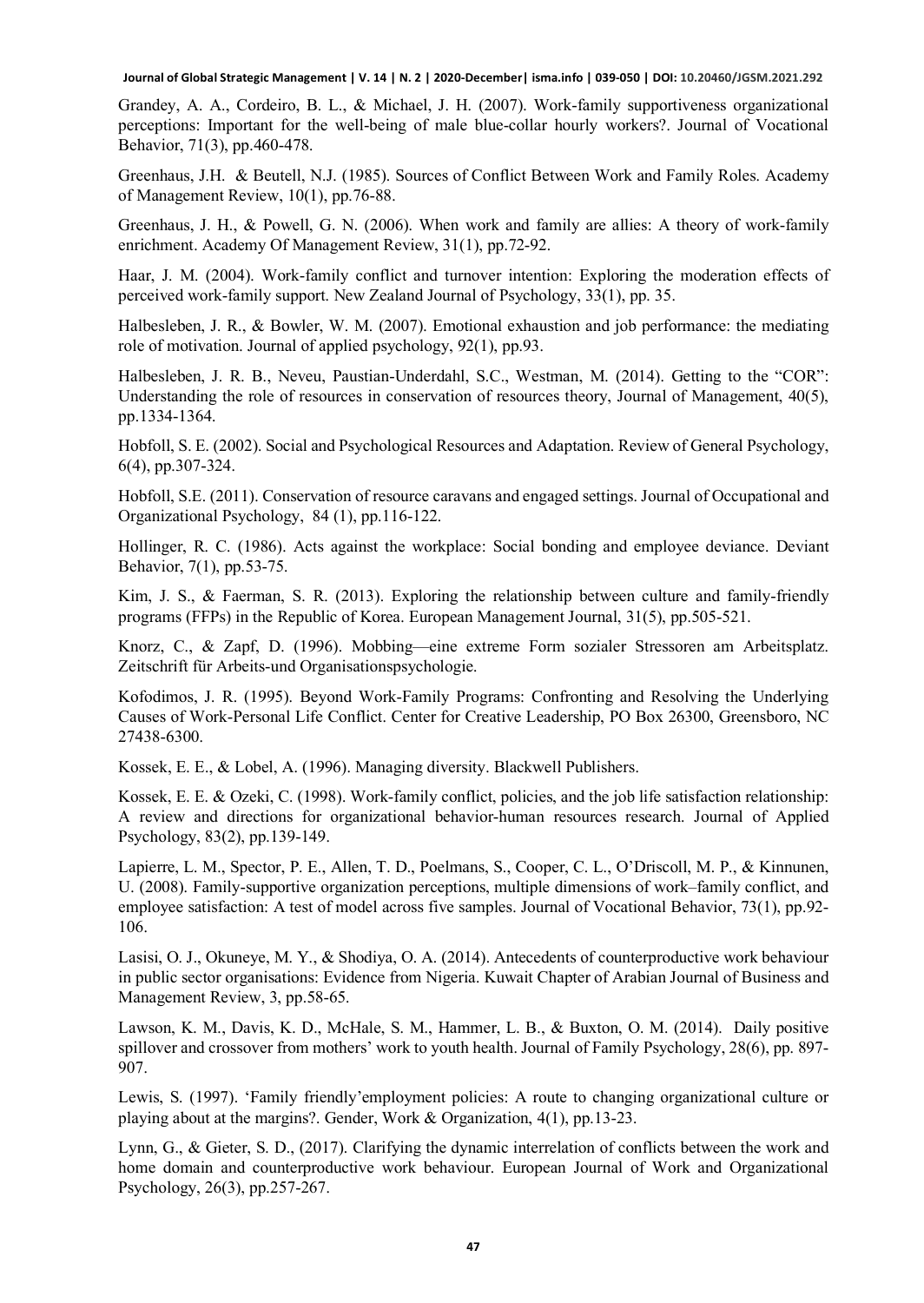Macovei, C. M. (2016, June). Counterproductive Behaviors and Work Performance in Military Organization. In International Conference Knowledge-Based Organization (Vol. 22, No. 2, pp. 444-450). Sciendo.

Martinko, M. J., Gundlach, M. J & Douglas S. C. (2002). Toward An Integrative Theory Of Counterproductive Workplace Behavior:A Causal Reasoning Perspective. International Journal Of Selection And Assessment. 10.1 36- 50.

Martins, L. L., Eddleston, K. A., & Veiga, J. F. (2002). Moderators of the Relationship Between Work-Family Conflict and Career Satisfaction. Academy of Management Journal, 45(2), pp.399–409.

Matias, M., Ferreira, T., Vieira, J., Cadima, J., Leal, T., & Mena Matos, P. (2017). Workplace family support, parental satisfaction, and work–family conflict: Individual and crossover effects among dualearner couples. Applied Psychology, 66(4), pp.628-652.

Mercado, B. K., & Dilchert, S. (2017). Family interference with work and its relationship with organizational citizenship and counterproductive work behaviors. İnternational Journal Of Selection and Assessment, 25(4), pp.406-415.

Morgan, W. B., Perry, S. J., & Wang, Y. (2018). The angry implications of work-to-family conflict: Examining effects of leadership on an emotion-based model of deviance. The Journal of Vocational Behavior, 108, pp.13-27.

Mortavazi, S., Pedhiwala, N., Shafiro, M., & Hammer, L. (2019). Work-Family Conflict related to culture and gender. Community, Work & Family, 12(2), pp.251-273.

Muafi (2011). Causes and consequence deviant workplace behavior. International Journal of Innovation, Management and Technology, 2(2), pp.123-126.

National Retail Security Survey Report 2018. https://nrf.com/research/national-retail-security-survey-2018

Netemeyer, R. G., Boles, J. S., & McMurrian, R. (1996). Development and validation of work-family conflict scales. Journal of Applied Psychology, 81, pp.400-410.

Parasuraman, S., & Greenhaus, J. H. (2002).Toward reducing some critical gaps in work-family research. Human resource management review, 12(3), pp.299-312.

Pearson, C. M., Andersson, L. M. ve Porath, C. L. (2005). Workplace incivility. S. Fox ve P. E. Spector (Ed), Counterproductive work behavior: Investigations of actors and targets :191

Pedersen, D. E., & Minnotte, K. L. (2012). Self-and spouse-reported work–family conflict and dualearners' job satisfaction. Marriage & family review, 48(3), pp.272-292.

Riggle, R. J., Edmondson, D. R., & Hansen, J. D. (2009). A meta-analysis of the relationship between perceived organizational support and job outcomes: 20 years of research. Journal of business research, 62(10), pp.1027-1030.

Robinson, S. L., & Bennett, R. J. (1995). A typology of deviant workplace behaviors: A multidimensional scaling study. Academy of management journal, 38(2), pp.555-572.

Rofcanin, Y., Jong, J.P, Heras, M. & Kim, S. (2018). The moderating role of prosocial motivation on the association between family-supportive supervisor behaviors and employee outcomes. Journal of Vocational Behavior, 107, pp.153-167.

Rubab, U. (2017). Impact of work family conflict on burnout and workplace deviant behavior: mediating role of stress. Jinnah Business Review, 5(1), pp.1-10.

Russell, C. L. (2005). An overview of the integrative research review. Progress in transplantation, 15(1), pp.8-13.

Russo, M. (2015). Work–home enrichment and health: an analysis of the mediating role of persistence in goal striving and vulnerability to stress. The International Journal of Human Resource Management, 26(19), pp.2486-2502.

Schat, A. C. & Kelloway, E. K. (2000). "The effects of perceived control on the outcomes of workplace aggression and violence." Journal of Occupational Health Psychology, 4, pp.386–402.